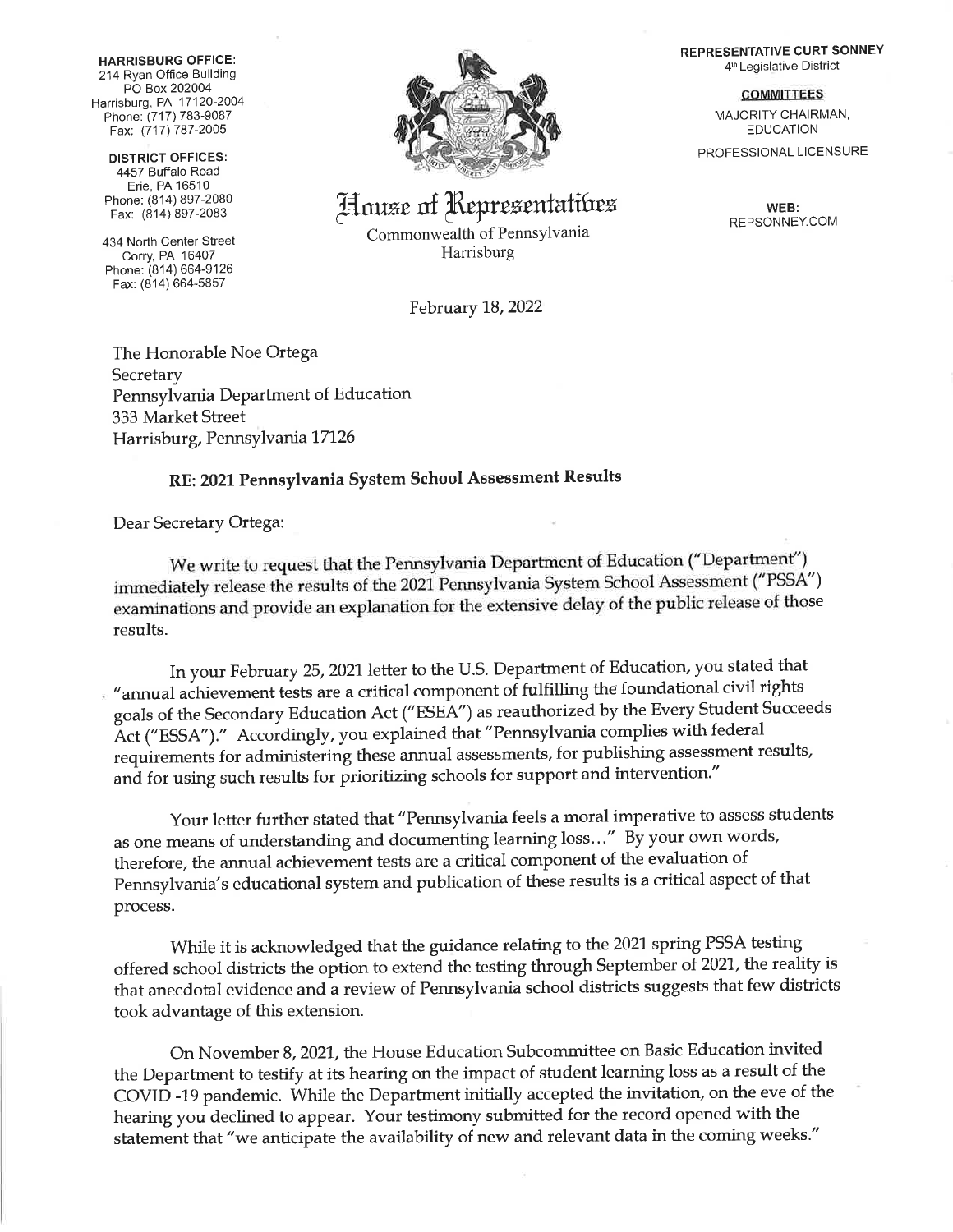Over three months later, however, the results of the 2021 PSSA tests still have not been released to the General Assembly and the public, as required. Yet, it is our understanding that the individual results of the PSSA tests have been released to students and parents after being provided to local school districts as early as November 2021.

The release of PSSA test results is important to this legislative body as the results are used for a variety of public policy purposes, including the relevant budgeting and allocation of resources as well as the determination as to revisions to State Education laws. The 2022-2023 budget process has begun, but without the test data we are at great disadvantage in formulating an education plan that provides targeted support for those students and schools who may have been greatly impacted by the pandemic.

Given the above, we see little reason to justify the delay in the public release of the scores from the 2021 PSSA tests; and, therefore, request their immediate release.

 $\text{L}_{\text{Cutler}}$ 

House of Representatives

Sincerely,

form  $\mathscr{A}_f$ 

Curt Sonney Majority Chair Flouse Education Committee